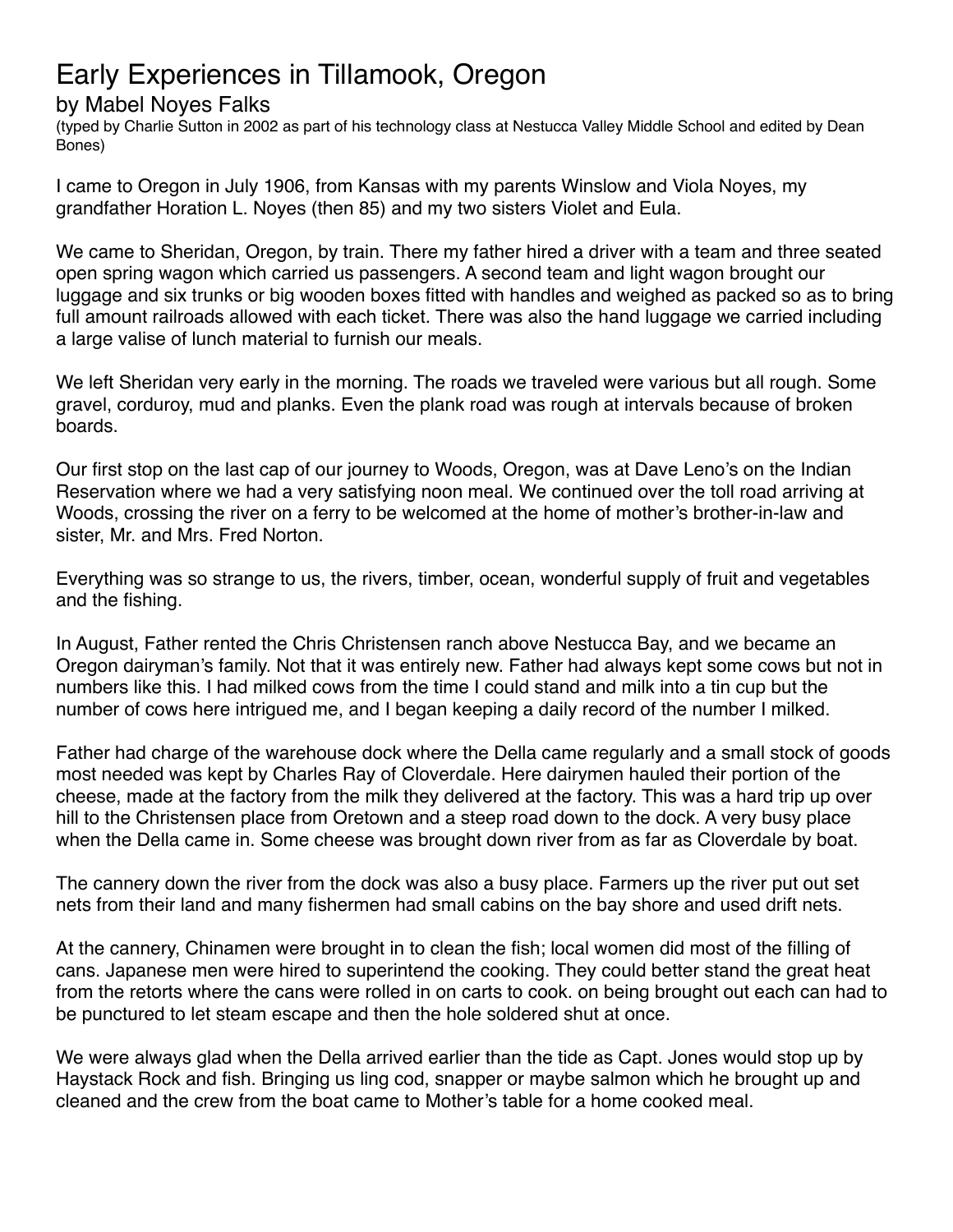# Early Experiences in Tillamook, Oregon

#### by Mabel Noyes Falks

(typed by Charlie Sutton in 2002 as part of his technology class at Nestucca Valley Middle School and edited by Dean Bones)

Often the boys fishing on the bay would bring up a steelhead they found in nets (and which could not be canned with other salmon) and then all came for a fish fry and Mother's house made butter, bread and desserts.

After the cannery closed in the fall the men caught a big supply for their own home use. I remember Uncle Fred Norton brought us thirty salmon. These were cleaned by cutting down halfway on the side of the fish, the belly part left in one piece which was salted down. The back piece was filleted into two pieces which were smoked. We had a small closet behind the fireplace where we hung the smoked fish, and it kept so well; never molding or drawing dampness.

Grandfather who passed away in 1907 and is buried in Oretown cemetery came from Bangor, Maine. He was so pleased to be back on the waterfront once again and also to find such a good supply of clams. We could get a mess anytime at the bay shore, but it was rocky digging so we preferred to take a boat and go over on the Little Nestucca River where we could get a bigger supply in a short time.

We also got many flounders on the Little Nestucca River at low tide. A hired man, father had names ? Learned would wade for them. At low tide the flounders stuck their heads in the sand and by wading and stopping on them you could reach down and pick them up often getting twelve or fifteen at a trip.

My first school was at Otis, Oregon. This was a joint district, partly in Tillamook County and partly in Lincoln County. A three month spring term. Schools in districts with poor roads often had two terms of three months each; one in spring and one in fall.

Father and I started to Otis by going to Neskowin, then up Slab Creek with a team and light wagon. We stopped at the home of Mr. and Mrs. Taggart to ask about roads etc. They invited us in to eat dinner with them which featured roast bear meat. It was very tasty and our first experience in eating bear meat. They advised us to leave the wagon and go by trail and horseback as the road was impossible to travel.

Father decided to leave one horse. He would walk over the trail and ride back, and I would ride. Mr. Taggart told us where to find ford and foot log for crossing Slab Creek where the trail began. They also advised me to dismount after crossing the creek because the trail was very steep for a short distance and travel had worn it into deep steps. They said also to start the horse up the trail and get behind and hold on to the horse's tail and let it pull me up the steps. This I did, and we were off on a new experience. The trail was well worn in places, it passed through timber so high and thick you could not see sky through the tree tops. In other places it wound over fern covered hills.

We arrived at the home of Mr. and Mrs. West where I was to live during the school term. The school house was near. A small one room building made of sawed lumber. The home of Mr. and Mrs. West had living room bedrooms in the main part with bedrooms overhead. On one side was a long lean-to room for a kitchen and dining room. The house was built of small round poles for frame work and covered with split shakes. The sides, partitions, floor, upstairs floor and roof were all shakes. Leola, Hazel West and I had rooms overhead. The bunk-like beds were back under the slope of the roof. and you could see daylight, stars or moonlight between shakes over you as you lay in bed but never a drop of rain came through. Nice deer rugs covered the floor by our beds.